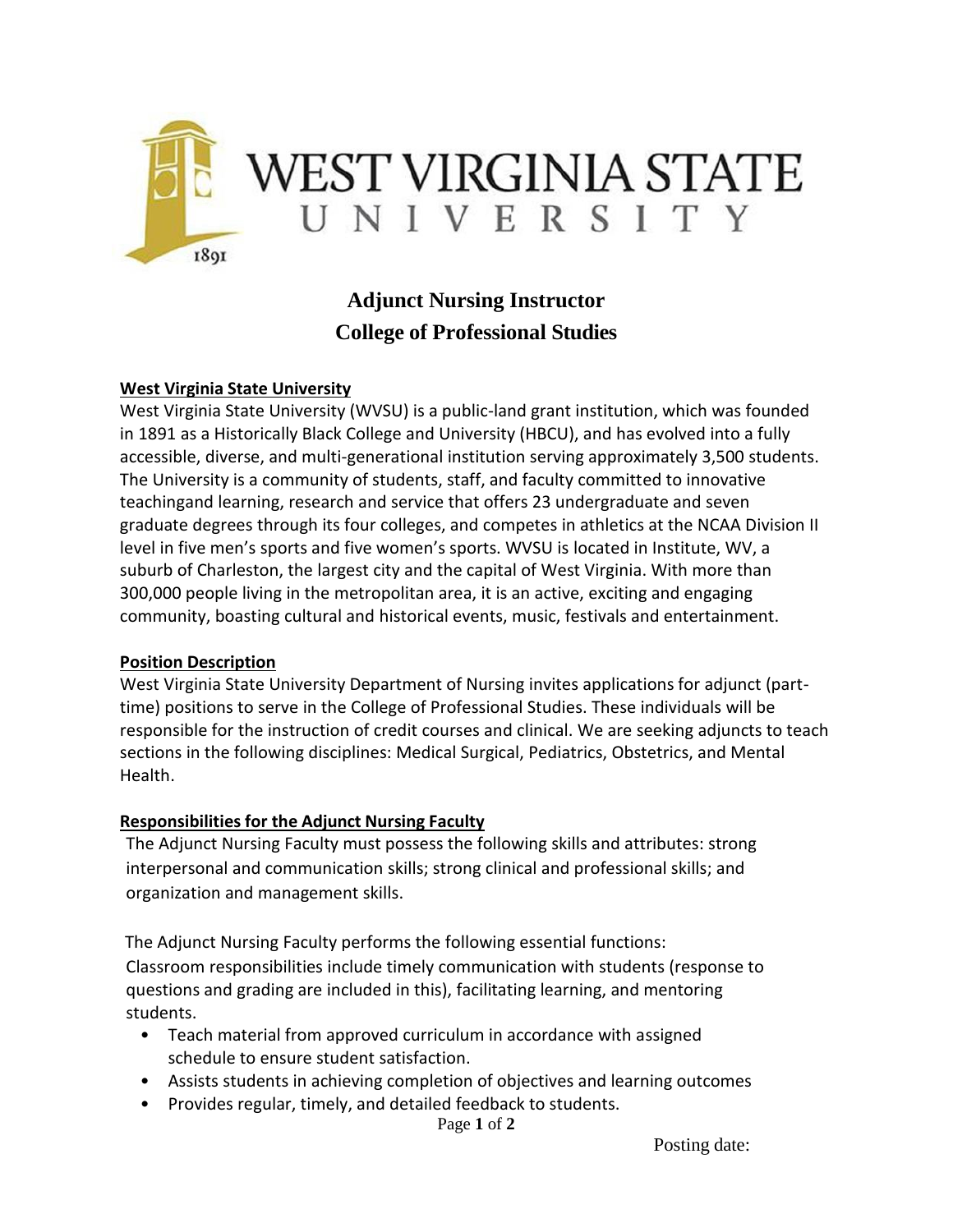- Mentors and challenges students to grow intellectually and spiritually
- Motivates students to actively participate in all aspect of the educational process.
- Maintains and reports student grades and attendance in accordance with university policies
- Advise students on how to be successful in class
- Stay updated on innovations and changes within their course field
- Meet assigned classes as scheduled and follow school policies on absences
- Participate in course evaluation process
- Stay in communication with assigned Department Chair and Dean
- Other duties as assigned.

### **Requirements**

Master's degree in nursing required; a Ph.D. or DNP in nursing is preferred. Previous teaching experience preferred; two years of full-time clinical experience in the area/areas of teaching responsibility; knowledge and skills related to teaching adults, teachingmethodology, curriculum development, evaluation, or willingness to plan for acquisition of these skills no later than the first year of teaching; current/unencumbered RN license in West Virginia; current healthcare provider CPR.

# **To Apply – Open until filled**

Please submit a curriculum vitae, a cover letter, transcripts, and the names and email addressesor phone numbers of three professional references. All requested information must be submitted for your application to be considered.

Please submit application materials via email, mail or in person to: [jobs@wvstateu.edu o](mailto:jobs@wvstateu.edu)r mailto:

> *West Virginia State University Department of Human Resources P. O. Box 1000, 105 Cole Complex Institute, WV 25112*

# **West Virginia State University conducts criminal background checks on all job candidatesupon acceptance of a contingent offer. Any offer of employment is contingent upon the satisfactory completion of a background check.**

**West Virginia State University is an Equal Opportunity/Affirmative Action institution. No person shall be denied admission to educational programs, activities or employment on the basis of any legally protected status, or be subjected to prohibited discrimination involving, but not limited to, such factors as race, color, creed, religion, national or ethnic** 

Posting date: